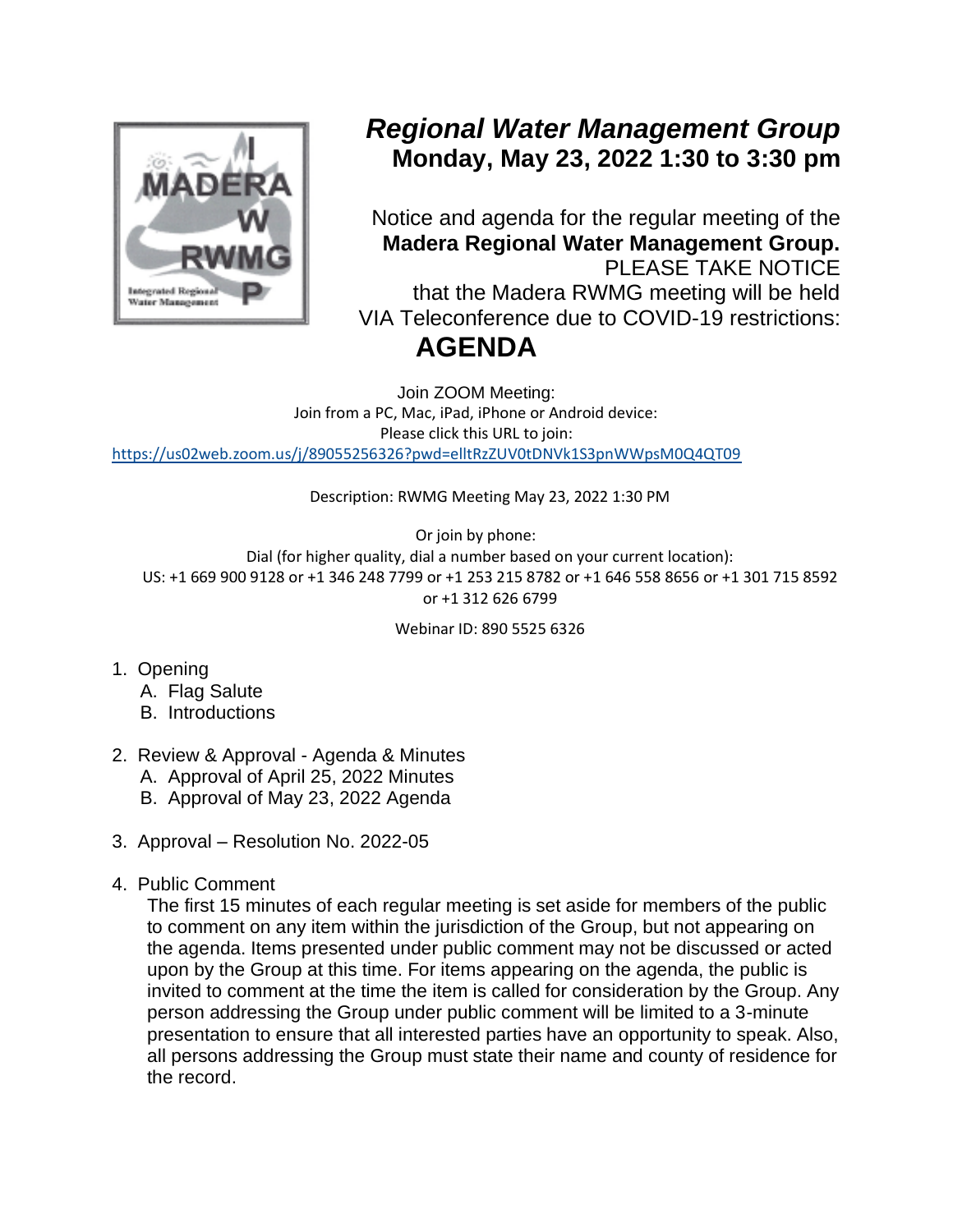## **Items of Interest**

- DWR has a [SGMA Data Viewer tool available online.](https://sgma.water.ca.gov/webgis/?appid=SGMADataViewer#landsub) The tool has a lot of information available to GSAs and other entities. The tool includes current conditions, groundwater levels, groundwater storage, water quality, land subsidence, interconnected surface water, water budget, hydrogeologic conceptual model, and other information.
- UC Davis has an upcoming short course: "Introduction to Groundwater, Watersheds, and Groundwater Sustainability Plans". This online short course will review the fundamental principles of groundwater and watershed hydrology, water budgets, water quality, and water law and regulation in an intuitive, highly accessible fashion. Through real world examples, participants will learn about the most common tools for measuring, monitoring, and assessing groundwater and surface water resources. Participants will then review the key steps and elements of planning for groundwater sustainability (see the [program](https://groundwater.ucanr.edu/Short_Course/index.cfm#Agenda) agenda for additional details).

The class will take place the following Thursdays from 9:00am – 12:00pm PDT: May 26, and June 2 and 16, 2022. Details, registration link, and more can be found on the Short Course website:

[https://groundwater.ucdavis.edu/Short\\_Course/](https://groundwater.ucanr.edu/Short_Course/index.cfm)

*Registration:* \$100/\$60 (includes textbook). Reduced fees (\$60) are available to members of California Groundwater Sustainability Agencies (board, staff, advisory committees), to California state employees, and to participants of the WEF [Water 101 Workshop,](https://www.watereducation.org/foundation-event/water-101-workshop-basics-and-beyond-4) April 7-8, 2022 and the [GRA Groundwater](https://www.grac.org/events/414/)  [Sustainability Planning Summit,](https://www.grac.org/events/414/) June 9, 2022.

Please send questions about this event to: [GroundwaterUCD@gmail.com](mailto:GroundwaterUCD@gmail.com)

[The California Financing Coordinating Committee \(CFCC\)](https://gcc02.safelinks.protection.outlook.com/?url=http%3A%2F%2Fwww.cfcc.ca.gov%2F&data=04%7C01%7C%7C0aa4ec9fe5d04395408808da1e2bc7e3%7Cb71d56524b834257afcd7fd177884564%7C0%7C0%7C637855470640773997%7CUnknown%7CTWFpbGZsb3d8eyJWIjoiMC4wLjAwMDAiLCJQIjoiV2luMzIiLCJBTiI6Ik1haWwiLCJXVCI6Mn0%3D%7C3000&sdata=Jtynh8AACdR5XuwoQ%2BEaeLE2R%2Fu8qEBcrCx7%2BX8qdCE%3D&reserved=0) is hosting a free virtual funding fair on May  $25<sup>th</sup>$ . The funding fair will provide the opportunity to learn more about available grant, loan, and bond financing options for infrastructure projects from federal, state, and local agencies.

Representatives from water industry professionals, public works, local governments, and California Native American Tribes should attend. This includes city managers and planners, economic development and engineering professionals, officials from privately owned facilities, water and irrigation district managers, financial advisors, and project consultants.

- DWR and the State Water Resources Control Board will host a series of webinars on their development of a guidebook for preparing county drought plans. The plans will focus on helping small water systems and rural communities.

During the first of the three webinars, DWR and the State Water Board will review the SB 552 requirements for counties and the plan to develop a guidebook as technical assistance and solicit input on needed tools and considerations that could help counties meet the requirements. Registration is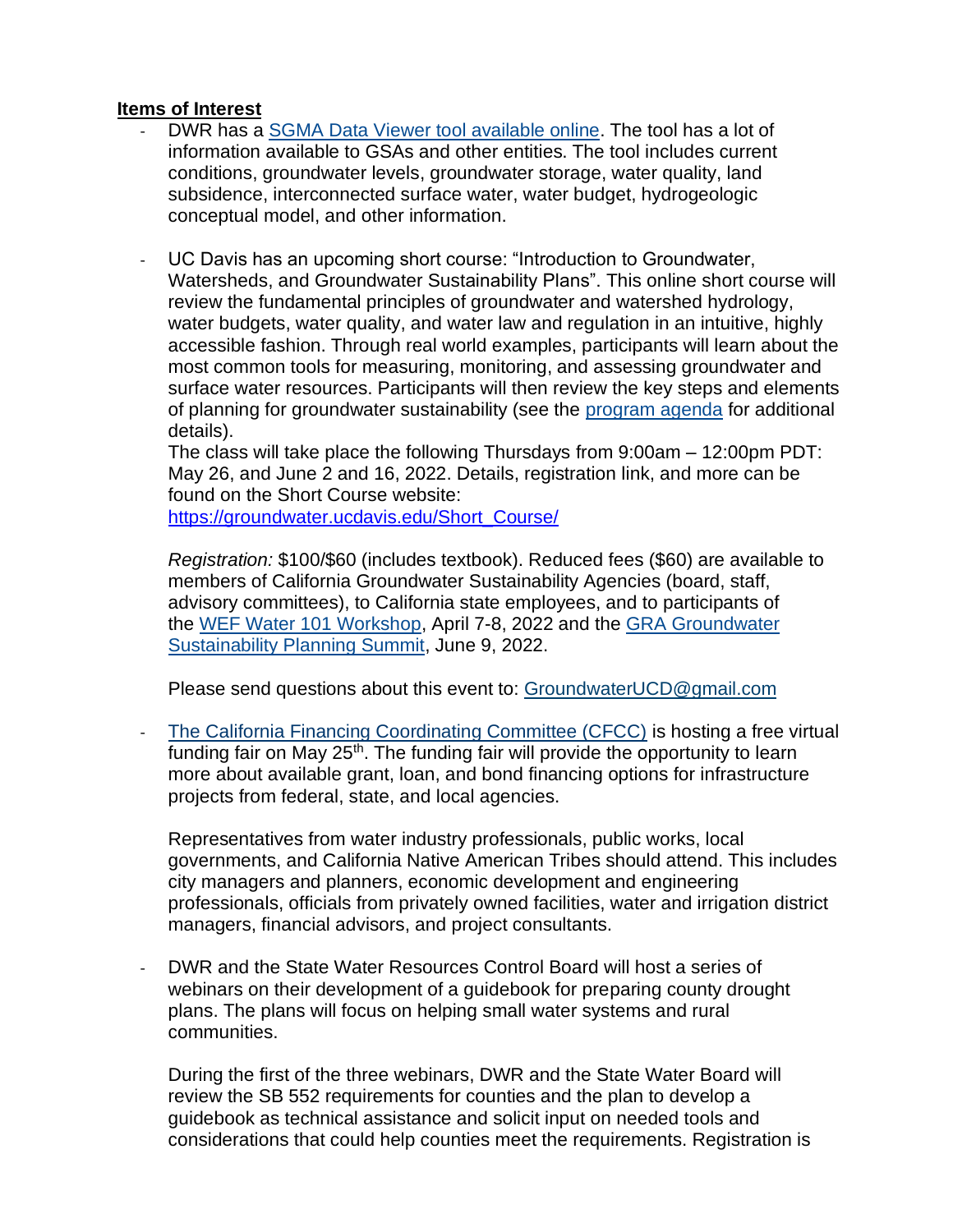required in advance, and you can do so by [clicking here.](https://csus.zoom.us/meeting/register/tZAsceChqTwqHNHcrBQg-5UFZuIwNSKaVJ85) The first webinar will be on June  $2<sup>nd</sup>$  from 10:30 am  $-$  12:30 pm.

The California Department of Fish and Wildlife (CDFW) has two funding opportunities. The first opportunity is for their Watershed Enhancement Solicitation which closes on June 3<sup>rd</sup> at 4 pm. The funding looks to implement watershed and community enhancements in areas impacted by cannabis cultivation.

Proposals for this opportunity should enhance watersheds and communities with funds for, but not limited to road decommissioning, road crossing upgrades, erosion and sediment delivery prevention actions, culvert upgrades, water conservation, cleanup and remediation of impacts of illicit cannabis operations on private lands, and/or enhancing biodiversity and wildlife habitat within watersheds, among other projects of similar nature. Eligible applicants include nonprofits, public agencies, and Tribal governments. [Please click here](https://www.grants.ca.gov/grants/watershed-enhancement-solicitation/) for more information.

The second opportunity is CDFW's Public Land Cleanup and Remediation Solicitation which closes on June 3<sup>rd</sup> at 4 pm. The funding looks to implement the cleanup and remediation of illicit cannabis cultivation impacts on qualified public lands. Qualified public land includes land owned in fee simple title and managed by a federal, state, local government, or institution, or California Native American tribal government. It also includes land held by the United States in trust for a California Native American tribe.

Projects should focus on the severe impacts of illicit cannabis operations and reduce delivery of contaminants and waste to the environment by removing refuse and infrastructure associated with illegal cannabis cultivation on qualified public land. Projects can include the removal of stream crossings or water diversion infrastructure associated with illegal cannabis cultivation. Eligible applicants include nonprofits, public agencies, and Tribal governments. [Please](https://www.grants.ca.gov/grants/public-land-cleanup-and-remediation-solicitation/)  [click here](https://www.grants.ca.gov/grants/public-land-cleanup-and-remediation-solicitation/) for more information.

The State Water Board is accepting proposals again for their 2022 Nonpoint Source (NPS) Grant Program – Clean Water Act section 319(h). Proposals are being accept through June 24<sup>th</sup>. This program seeks proposals for projects that reduce runoff of pollution to waters of the state, such as agricultural projects that reduce pesticide and nutrient runoff, improvement or decommission of dirt roads to reduce erosion and sediment runoff, streambank stabilization to reduce erosion, marina programs to reduce toxic discharges from anti-fouling paints on boats, and infrastructure improvements of ranching and livestock operations to reduce erosion and runoff to nutrients and pathogens.

The guidelines are available online on [the grant program's website.](https://www.waterboards.ca.gov/water_issues/programs/nps/319grants.html) Interested applicants are encouraged to read the guidelines, which describe the program preferences, eligibility requirements, application process and instructions, project selection criteria, and the grant award process.